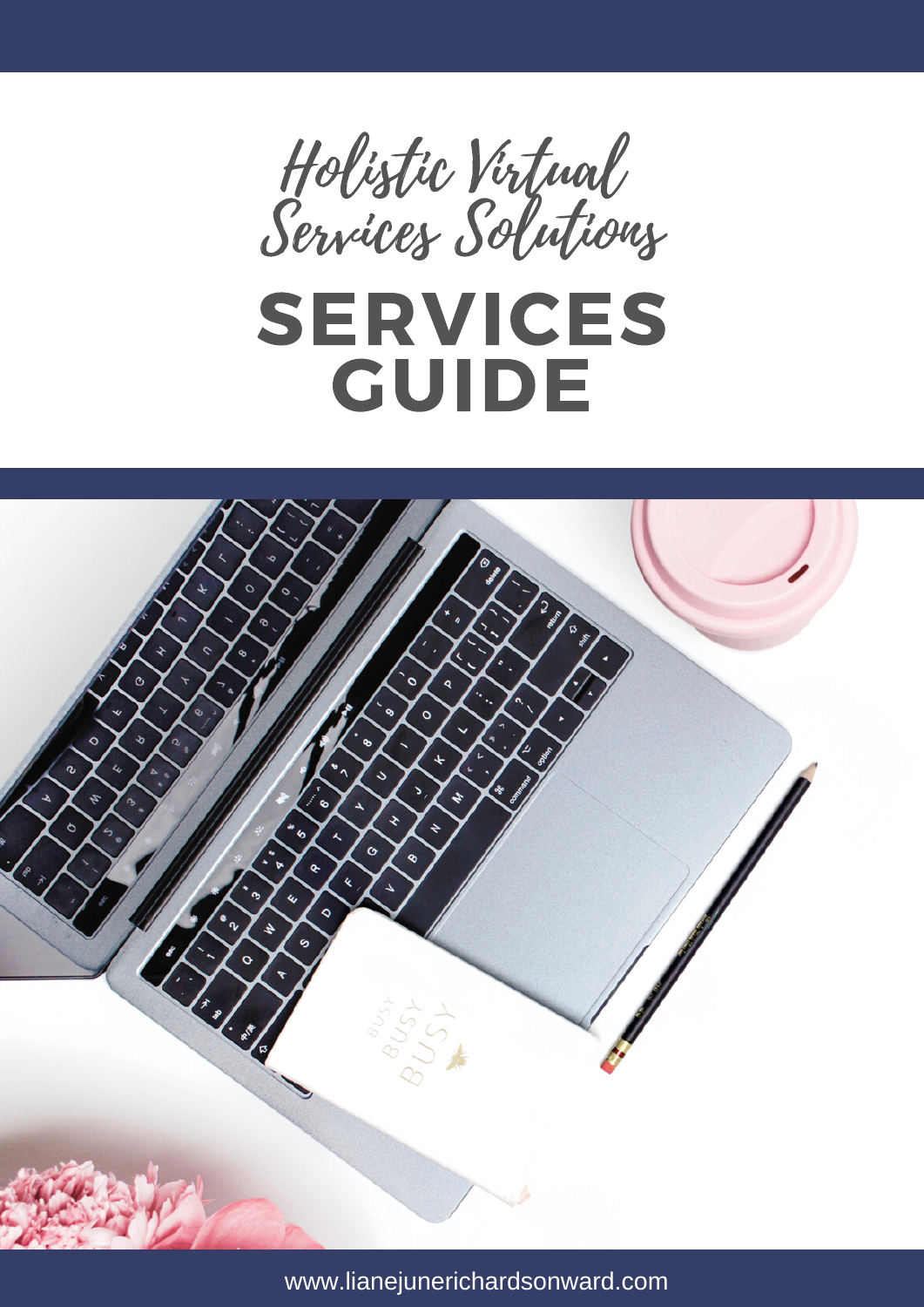

# How I Can Help You

- Research
- Transcription
- Blog Posting
- Social Media Marketing
- Pinterest Account Management
- Social Media Management
- Graphic Design
- Newsletter Creation & Management
- Book Launch Support

 $\boldsymbol{\mathsf{U}}$ kills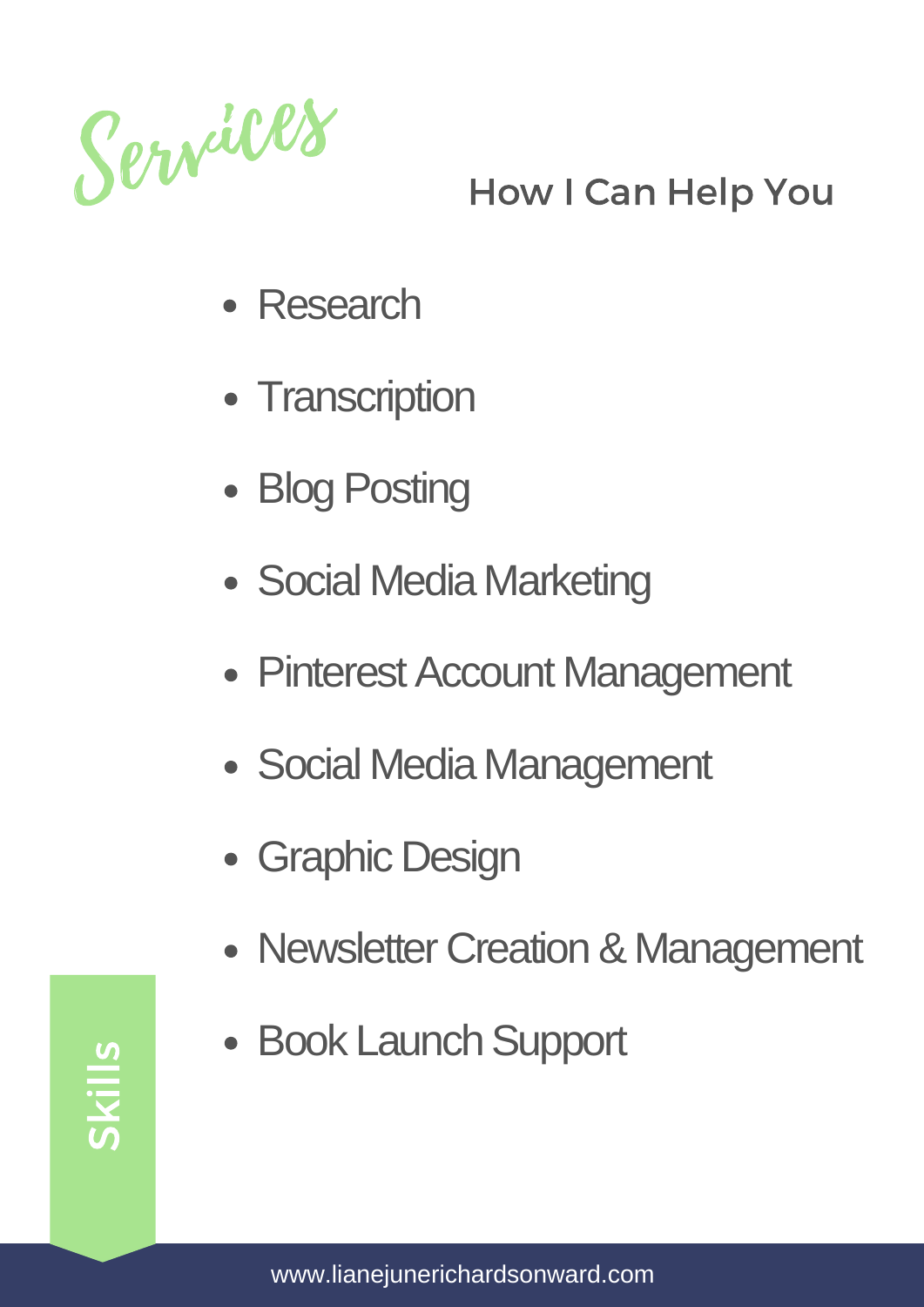

- **Canva**
- Trello
- Weebly & WordPress
- Tailwind
- Mailchimp
- Pinterest
- Facebook

**Fees are due before start of am adaptable!** If you use a software tool or system that you don't see here, let me know

Used in 15 minute increments until all hours are used. Universed hours expire after 90 days. However, the experimental product after 90 days. However, the experimental using the tracking tool toggl.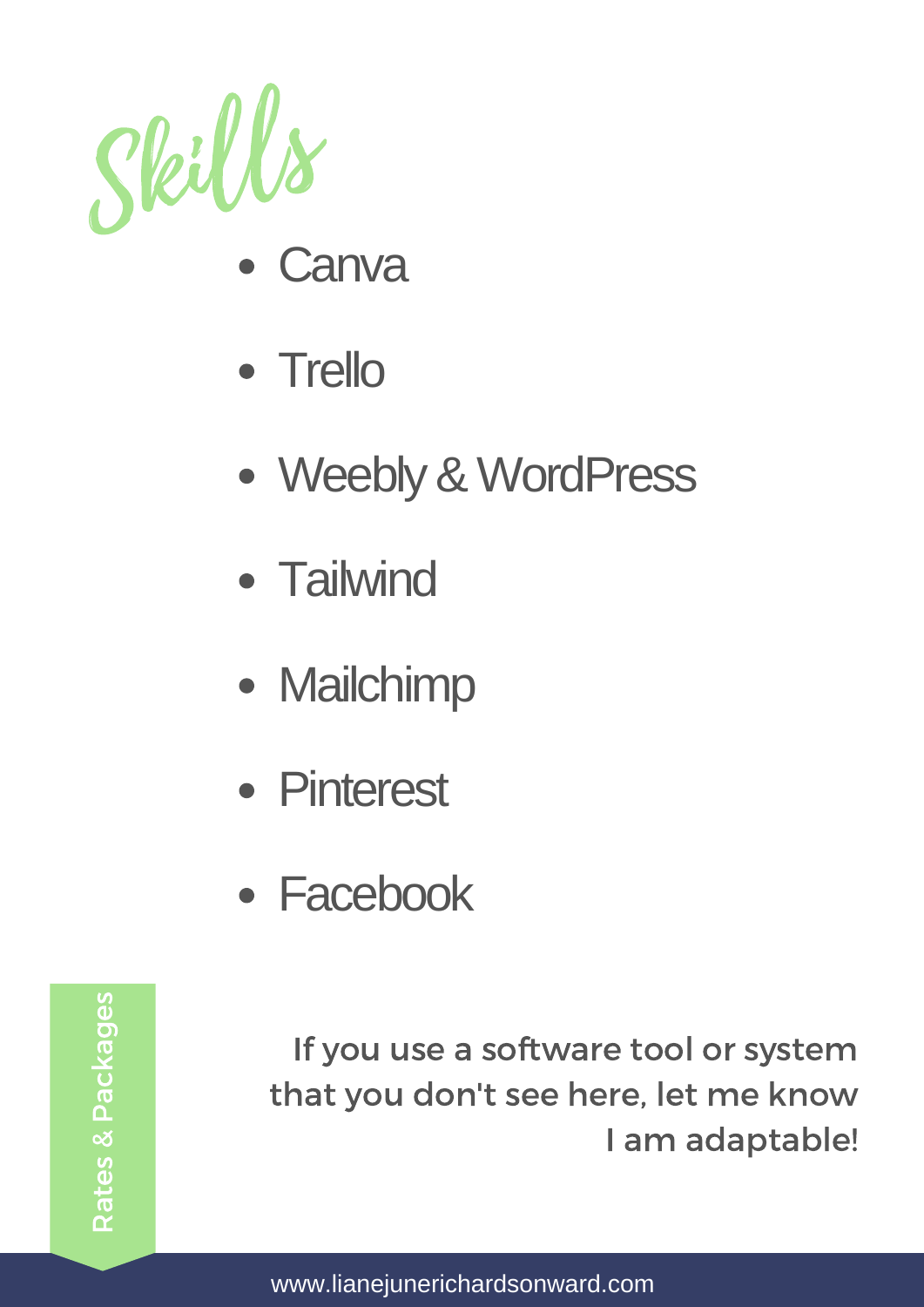

Pricing begins at £25.00 per hour\*, with discounted rates for packages

\*This is the best option for occasional help + for small projects

| <b>BStarter</b>        | <b>Basic</b>    | <b>Standard</b> | Premium             | <b>Executive</b> |
|------------------------|-----------------|-----------------|---------------------|------------------|
| Package                | Package         | Package         | Package             | Package          |
| 4 Hours Per            | 10 Hours Per    | 20 Hours Per    | <b>30 Hours Per</b> | 40 Hours Per     |
| <b>Calendar Month:</b> | Calendar Month: | Calendar Month: | Calendar Month:     | Calendar Month:  |
| Implementation         | Implementation  | Implementation  | Implementation      | Implementation   |
| of Contracted          | of Contracted   | of Contracted   | of Contracted       | of Contracted    |
| <b>Services</b>        | <b>Services</b> | <b>Services</b> | <b>Services</b>     | <b>Services</b>  |
| $£100**$               | £225**          | £450*           | £675*               | £900*            |

a complementary 20 minute call at the beginning of the month are included in these packages

\*Weekly 20-minute strategy meetings via phone or video are complimentary on the Standard, Premium & Executive packages.

 $\bf \Omega$ olicie s&<u>ים</u>  $\mathbf \omega$  $\mathbf \omega$  $\overline{\mathbf{C}}$ ures

#### These are the best options for clients who have consistent work on a regular basis

\*\* An additional cost of £15 per month is also required for scheduling software. For the Standard, Premium & Executive packages this cost is included.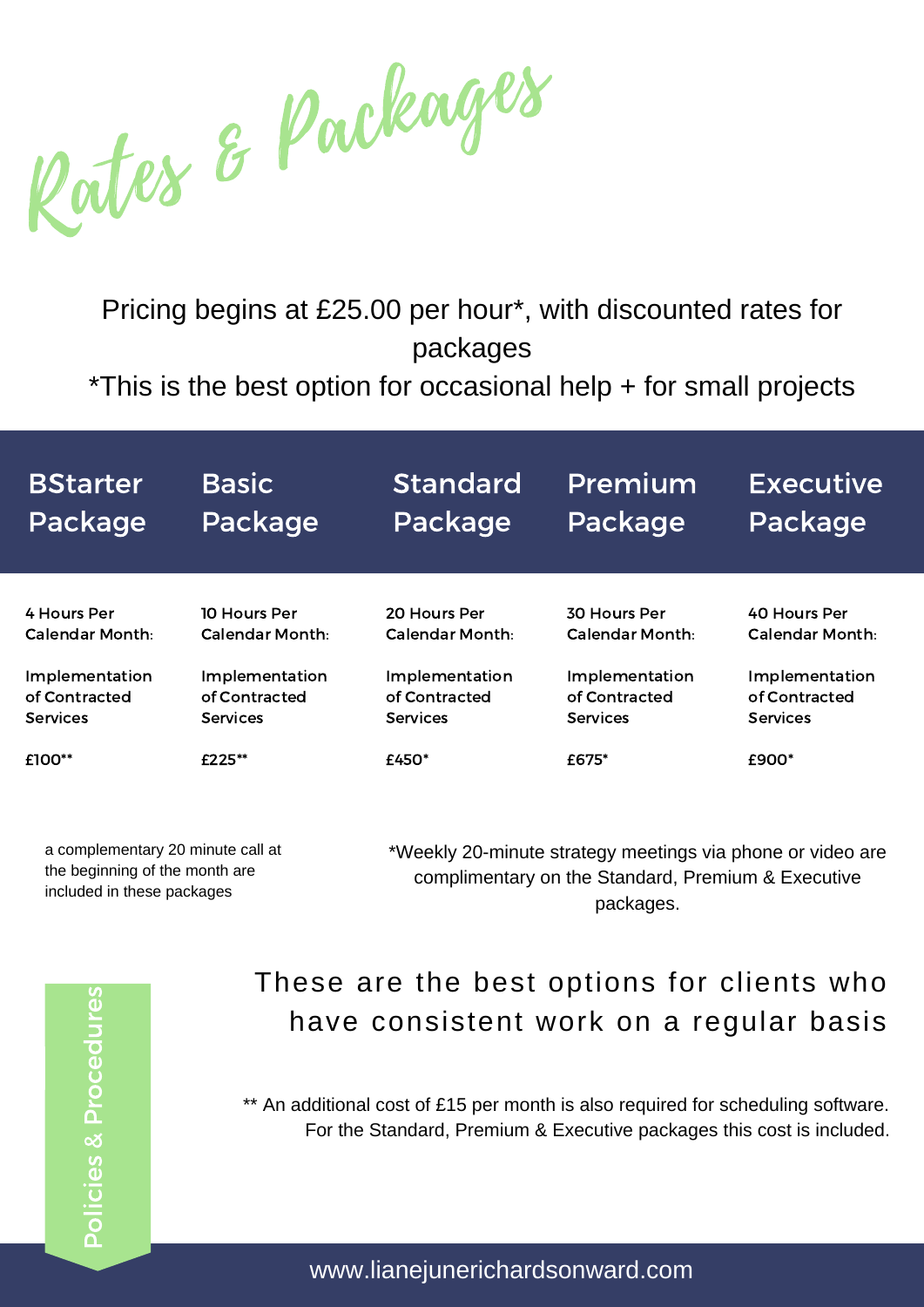

## Contact

00 33 (0)6 31 88 26 24 lianejune.richardsonward@gmail.com www.lianejunerichardsonward.com Phone: Email: Web:

> *Calls and emails will be returned within 24 hours during normal business days*

### Hours of Operation

Monday through Friday – 9 am to 5 pm CEST Closed Saturdays and Sundays and all major UK & French holidays

### Scheduling

Scheduling in advance (one week is preferred, but a few days is helpful) will allow me to reserve time for you and make your project a top priority

### Confidentiality

I adhere to a strict confidentiality code and your information will never be divulged to any third party.